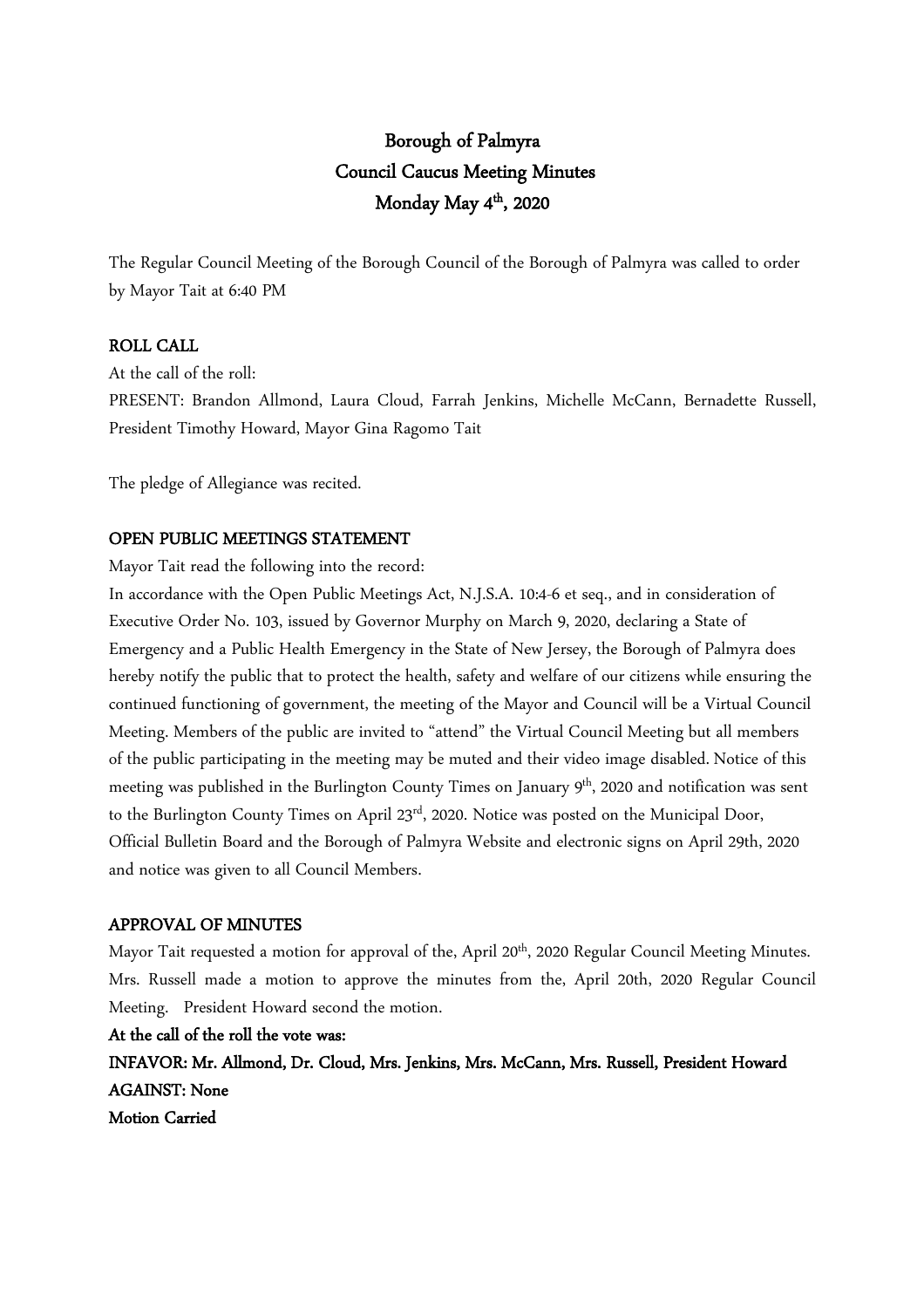#### **CORRESPONDENCE**

Municipal Clerk, Ms. Jackson acknowledged the following correspondence received: Thank-You Note – The Byrem Family Thank-You card- Palmyra Seniors Letter – Gary Gubbei, Director Public Safety Burlington County Board of Chosen Freeholders Letter – Diane Gutierrez-Scaccetti, Commissioner State of New Jersey DOT Letter- Dana M. Burley, Clerk of NJ General Assembly Notification – Thomas Coleman, III Esquire, Borough of Riverton Solicitor Retirement Letter- Chief Scott Pearlman Retirement Letter- Gerri Bright Resignation Letter- Cindy Palmer

Mayor Tait requested a motion to accept the Retirement letters from Chief Scott Pearlman and Police Secretary Gerri Bright. President Howard made a motion to accept the letters received. Mrs. Russell second the motion.

At the call of the roll: INFAVOR: Mr. Allmond, Dr. Cloud, Mrs. Jenkins, Mrs. McCann, Mrs. Russell, President Howard AGAINST: None Motion Carried.

Mayor Tait requested a motion to accept the Resignation letter from Crossing Guard Cindy Palmer. Mrs. Russell made a motion to accept the letters received. President Howard second the motion.

At the call of the roll: INFAVOR: Mr. Allmond, Dr. Cloud, Mrs. Jenkins, Mrs. McCann, Mrs. Russell, President Howard AGAINST: None Motion Carried.

## PROCLAMATION

Mayor Tait then read the following Arbor Day Proclamation:

# Arbor Day Proclamation 2020

Whereas, in 1872, J. Sterling Morton proposed to the Nebraska Board of Agriculture that a special day be set aside for the planting of trees, and

Whereas, this holiday, called Arbor Day, was first observed with the planting of more than a million trees in Nebraska, and

Whereas, Arbor Day is now observed throughout the nation and the world, and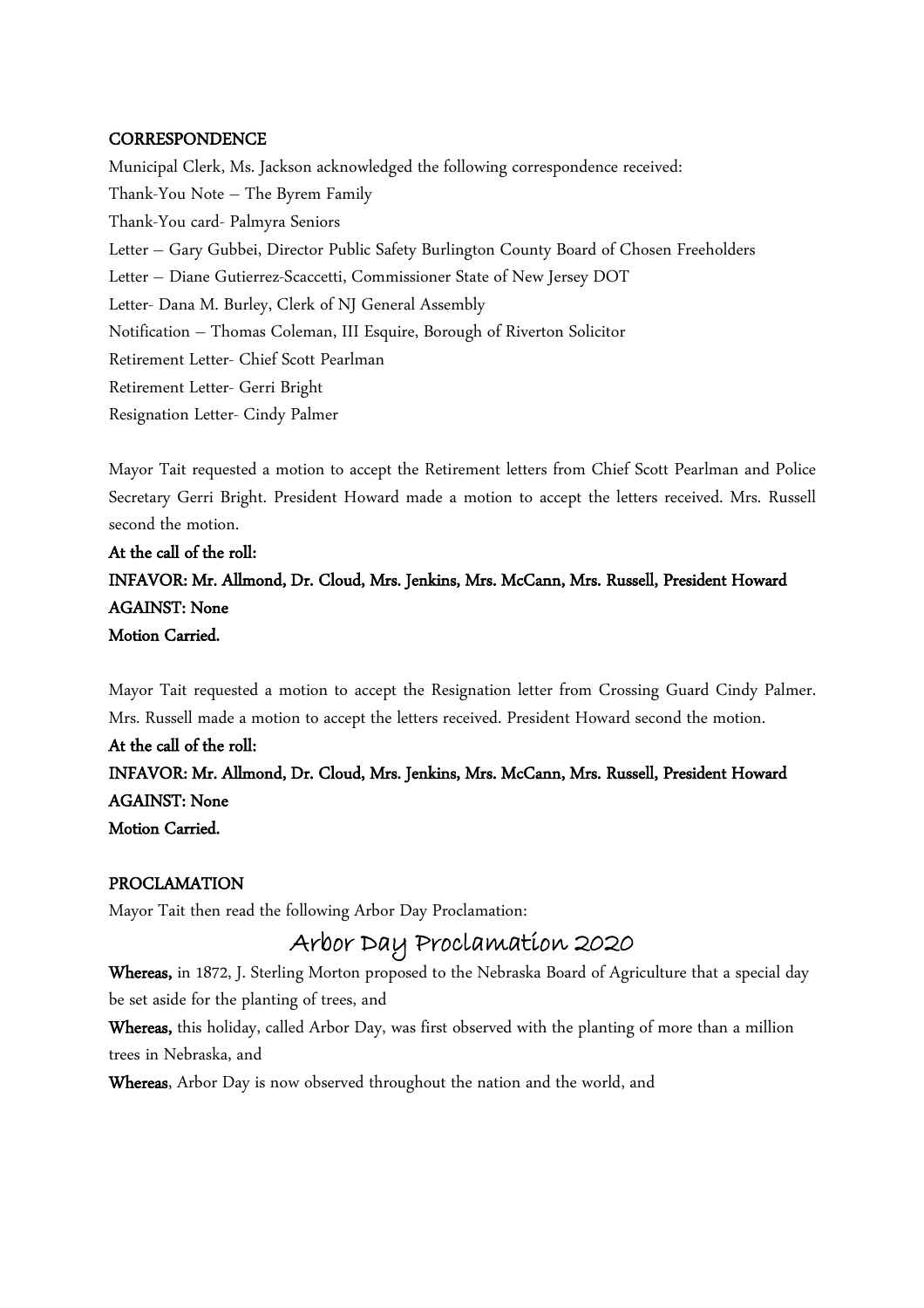Whereas, trees can reduce the erosion of our precious topsoil by wind and water, cut heating and cooling costs, moderate the temperature, clean the air, produce life-giving oxygen, and provide habitat for wildlife, and

Whereas, trees are a renewable resource giving us paper, wood for our homes, fuel for our fires and countless other wood products, and

Whereas, trees in our city increase property values, enhance the economic vitality of business areas, and beautify our community, and

Whereas, trees, wherever they are planted, are a source of joy and spiritual renewal.

Whereas, the Borough of Palmyra has been recognized as a Tree City USA by the National Arbor Day Foundation and desires to continue its tree-planting practices

Now, Therefore, I Gina Ragomo Tait, Mayor of the Borough of Palmyra, urge all citizens to celebrate Arbor Day and to support efforts to protect our trees and woodlands, and

Further, I urge all citizens to plant trees to gladden the heart and promote the well-being of this and future generations.

Dated this 4th day of May 2020



Mrs. Russell commented many trees were planted this month however due to the corona virus pandemic the usual school presentation was postponed until next year when they will be planting two trees.

#### PUBLIC COMMENT

We requested those participants wishing to have or make a Public comment, email their questions or comments in advance to Municipal Clerk Rita Jackson at djackson@boroughofpalmyra.com. The opportunity to submit comments prior to meeting expired at 12:00 PM on Monday May 4th, 2020. All comments will become part of the record and included with the Meeting Minutes.

Mayor Tait asked for a motion to open the Public Portion. Mrs. Russell made a motion to open the public portion for comments. President Howard second the motion.

All members present voted in favor of the motion. Motion Carried

Municipal Clerk Doretha Jackson read the following comments submitted into the record: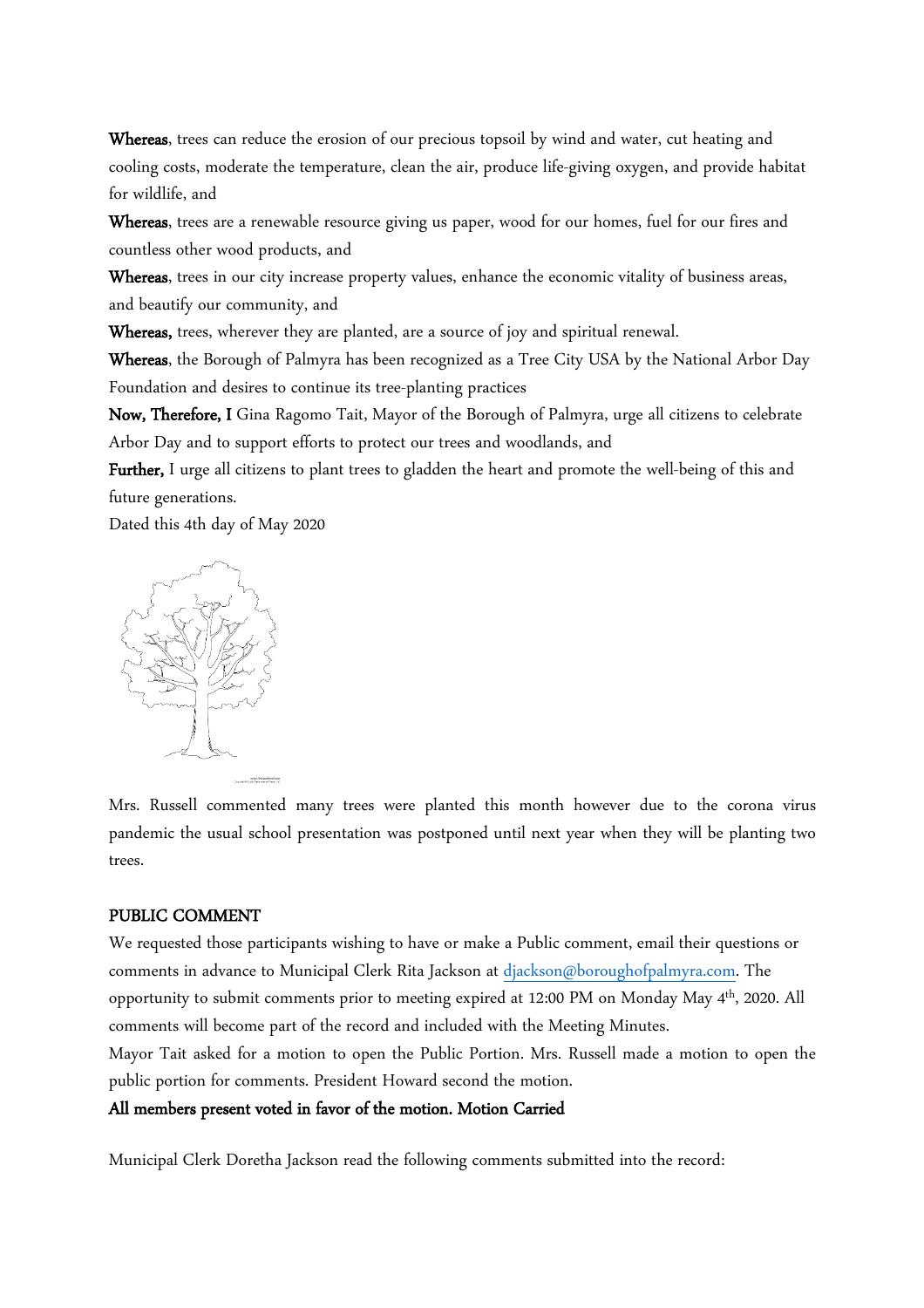#### Subject: Tree removal in front of 319 W. Broad Street

To whom it may concern:

We will like to propose the tree removal in front of our property 319 W Broad street. We have noticed for the past three years, the large tree trunk is an obstruction for us pulling out of our driveway. The tree also block the vehicles from opening the passenger side door hence falling branches have caused road hazards for vehicles moving on Broad street. In addition to the road hazard due to the falling branches, it also caused potential hazard for vehicles park in that area damaged due to falling branches. Those parked vehicles may belong to customers from the local soup kitchen restaurant and our visitors. Please kindly review the attached pictures from the storm causing hazard due to the tree. Your considerations will be greatly appreciated! Sincerely,

David and WenChen Garrison

I don't believe this is a sound solution by which you are to put a bandaid over. Why do we have to be so rash to look at raising taxes on an already economically difficult time? You are asking everyone to pitch in, but that little bit can make or break some families. Why are we looking from within to find funding? Are there no options on the table to pull resources from the state? Why can't we dig into our funds we have now? Why not weather the storm and just establish restricted funds for economic shortcomings like this for the future to draw from instead of raising the taxes? Why is it we are not reinvesting the money we have on hand for projects like the Riverline and investing in munibonds to earn interest?

While we are talking about savings, For the areas along the river line we should be planting Zoysia, some rose bushes, and maybe some cherry blossoms. These are all hearty items that require very low maintenance. Additionally, why can't we get NJ Transit to pay for our landscaping around the river line or at least Burlington County? If they aren't why can't we open up this topic for them to handle?

What I would like to see are some trends. What is the move-in/move out rate for homeowners in palmyra or 2, 5, 10 years? What is the proportion of homeowners vs renters over 1, 3, 5 years? I think reviewing these items will help you make more financially stable decisions. I just don't view this as a good resolution. I'm not trying to bring up sore subjects but let's be smart about this.

We don't want to make rash decisions. After al look to this example as a shortcoming for Palmyra estimations. (https://www.burlingtoncountytimes.com/news/20190524/palmyra-school-tax-bill-willincrease-not-decrease-as-indicated-by-administrators)

I just think this is a temporary problem and you want to impact Palmyra permanently and that's not going to look good for anyone.

https://issuu.com/newspapermediagroup8/docs/palmyra\_sun\_current\_issue

Nick Papaioannou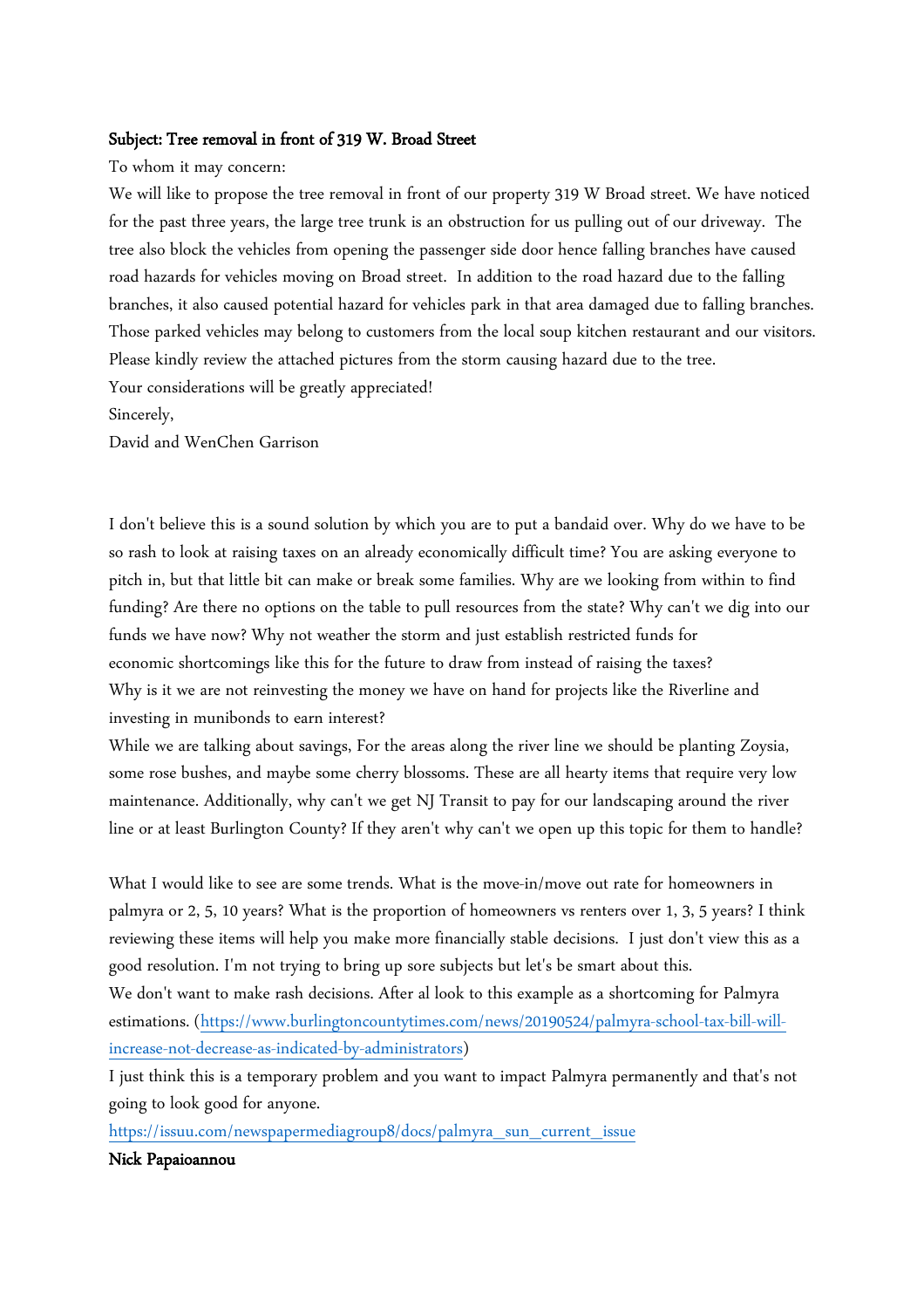#### Cinnaminson Avenue

No other comments from the attendees, President Howard asked Mr. Gural to explain/ recap the budget process, the need to collect both the school taxes and county taxes, and the resulting need to raise taxes.

Mr. Gural indicated a detailed explanation describing how the process works is on the website, he noted we only increased our appropriations in the 2020 budget by \$10,990.00 over the 2019 budget. Mr. Gural explained of the \$79.89 tax increase anticipated only \$3.51 is due to new spending the remaining is due to the anticipated \$157,000.00 in loss revenue, the school district tax increase of \$380,000.00 and the anticipated county tax increase. He explained the various revenue source losses anticipated this year and the need in the budget calculation for reserves for uncollected taxes. Mr. Gural noted we are using \$1,314,800.00 from surplus in the 2020 budget.

Mr. Papaioannou – Cinnaminson Avenue – Mr. Papaioannou asked of our short comings for uncollected taxes, can you give him an amount that we are short and an amount of what he needs to cover for his neighbor in uncollected taxes. Mr. Gural indicated all the information you are asking for is on the website; Mr. Gural explained uncollected taxes noting the reserve for uncollected taxes is a state requirement. Mr. Gural also noted the amount included in the 2020 budget for uncollected taxes is \$682,025.45. Dr. Cloud noted that in order for him to make the calculation he needs to know how many properties in Palmyra are paying taxes. Mr. Gural indicated there are 3300 line items. Mr. Gural indicated there have also been inquiries from residents regarding the tax rate, asking why our tax rate is what it is versus other municipalities. Mr. Gural stated it's important to note that you really can't compare municipality tax rates as there are many variables in different communities. Mr. Gural explained the differences.

No one else from the public wishing to be heard, Mayor Tait asked for a motion to close the Public Portion. Mrs. Russell made a motion to close the public portion, President Howard second the motion. All members present voted in favor of the motion. Motion Carried

#### RESOLUTIONS

Resolution 2020-122 to Resolution 2020-123 will be enacted as a single motion, if any resolution needs additional discussion it will be removed from the consent agenda and voted on separately. Mayor Tait asked if any resolutions needed to be removed. None noted. Mayor Tait read Resolutions 2020-122 thru 2020-123 and requested a motion for approval.

Resolution 2020-122, Resolution Authorizing a Contract to ERI for the 2020 Road Improvement Program per their Proposal dated April 22, 2020 in the amount not-to-exceed \$97,000.00.

Resolution 2020-123, Resolution Extending the Grace Period for 2020 Second Quarter Property Tax Payments.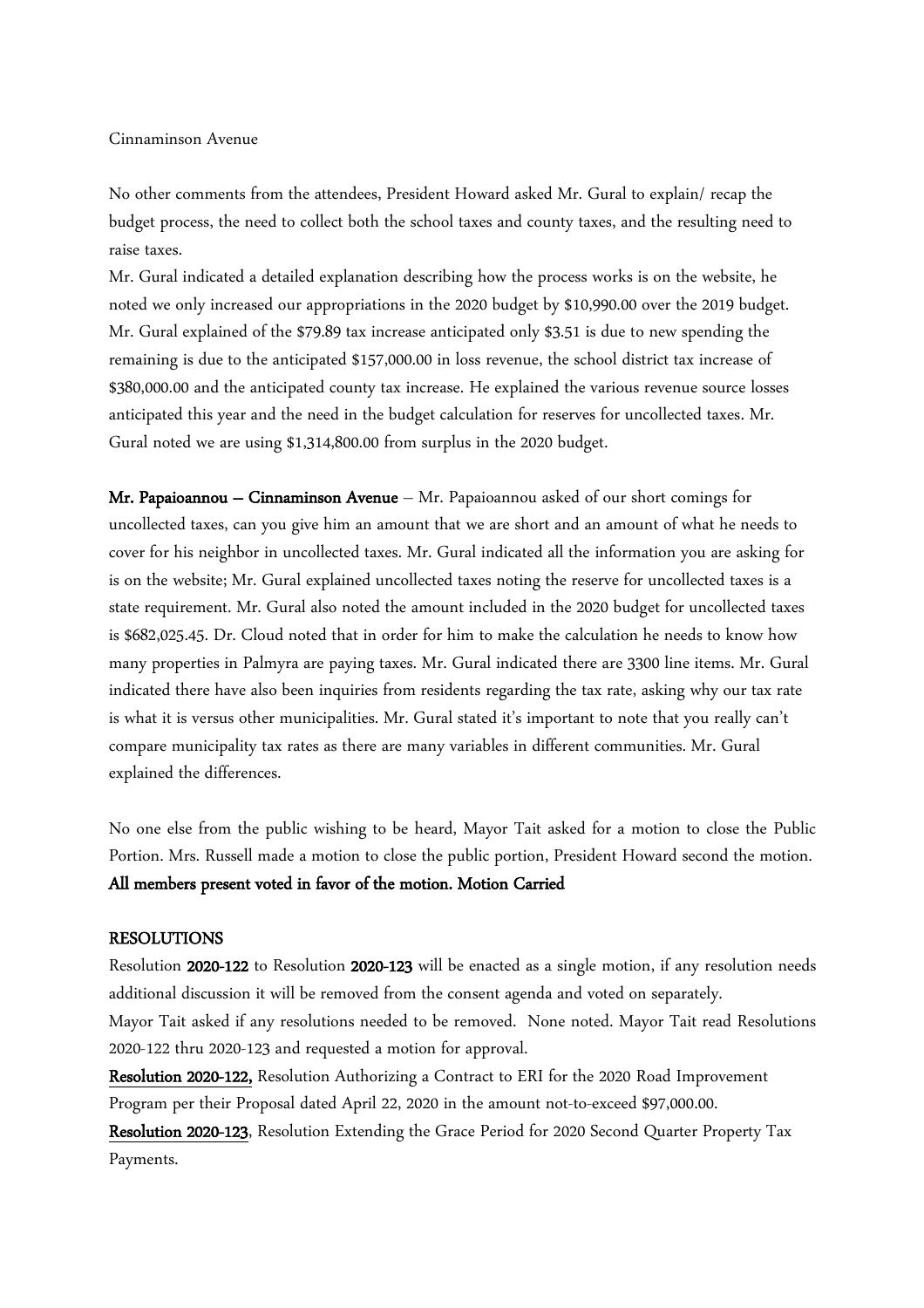Mrs. Russell made a motion to approve Resolutions 2020-100 thru 2020-120. President Howard seconded the motion.

# At the call of the roll, the vote was: INFAVOR: Mr. Allmond, Dr. Cloud, Mrs. Jenkins, Mrs. McCann, Mrs. Russell, President Howard AGAINST: None Motion Carried, Resolution 2020-122 thru 2020-123 were approved.

#### DISCUSSION ITEMS

Mr. Gural indicated we will have an Ordinance for introduction at the second meeting in May for adoption in June, of a policy which limits the vacation time payout upon retirement for Borough employees. It should become effect 20 days after adoption making it effective sometime in July. Mr. Gural indicated the current recommendation is \$15,000.00 which coincides with the sick time retirement payout currently in our employee policy and procedures manual. Mr. Rosenberg inquired if it only applied to non-uniform employees. Mr. Gural indicated it will apply to non-uniform employees and also the Chief of Police and Lieutenant as they are not covered by the CBA of the police department.

Mr. Gural stated the Rt. 73 South Redevelopment Project has been progressing. Mr. Gural indicated the financial partner of the redeveloper has a just under one-million-dollar lien on the Fillit property; which was due to be foreclosed on by sheriff sale on April 4<sup>th</sup>, 2020. Mr. Gural noted with the current restrictions in our court systems due to the corona virus pandemic, that has not taken place but when the courts open again that should be moving forward. Mr. Gural noted the redeveloper will then own the single largest property in the redevelopment area. Mr. Gural noted the soil boring project has been completed on the Fillit property. Mr. Gural indicated the redeveloper is continuing to work on an agreement with National Amusements for acquisition of their property. Mr. Gural indicated we are also waiting for release of the HDSRF funding. Mr. Rosenberg asked if there had been any resolution of the compaction study as to weather a redeveloper can built on the site without extra ordinary means. Mr. Gural indicated they have completed the geo-technical work and they are confident that dynamic compaction will work on that property which facilitates larger scale construction. Dr. Cloud inquired as to the status of the DEP Land use Wetland permit. Mr. Gural indicated they are not going to require us to request an additional delineation but will move forward as if the old one was in effect, noting no additional damage to the land but requiring our redeveloper to restore them. Dr. Cloud indicated she had concerns about the proposal to mitigate for wetlands as appose to impact on the wetlands noting she didn't feel it has been addressed. Mr. Gural indicated there has been no discussion it that regard.

Mr. Rosenberg indicated a hearing has been scheduled before the commissioners for superior court to determine the value of the Highland Avenue property. He noted once the value has been determined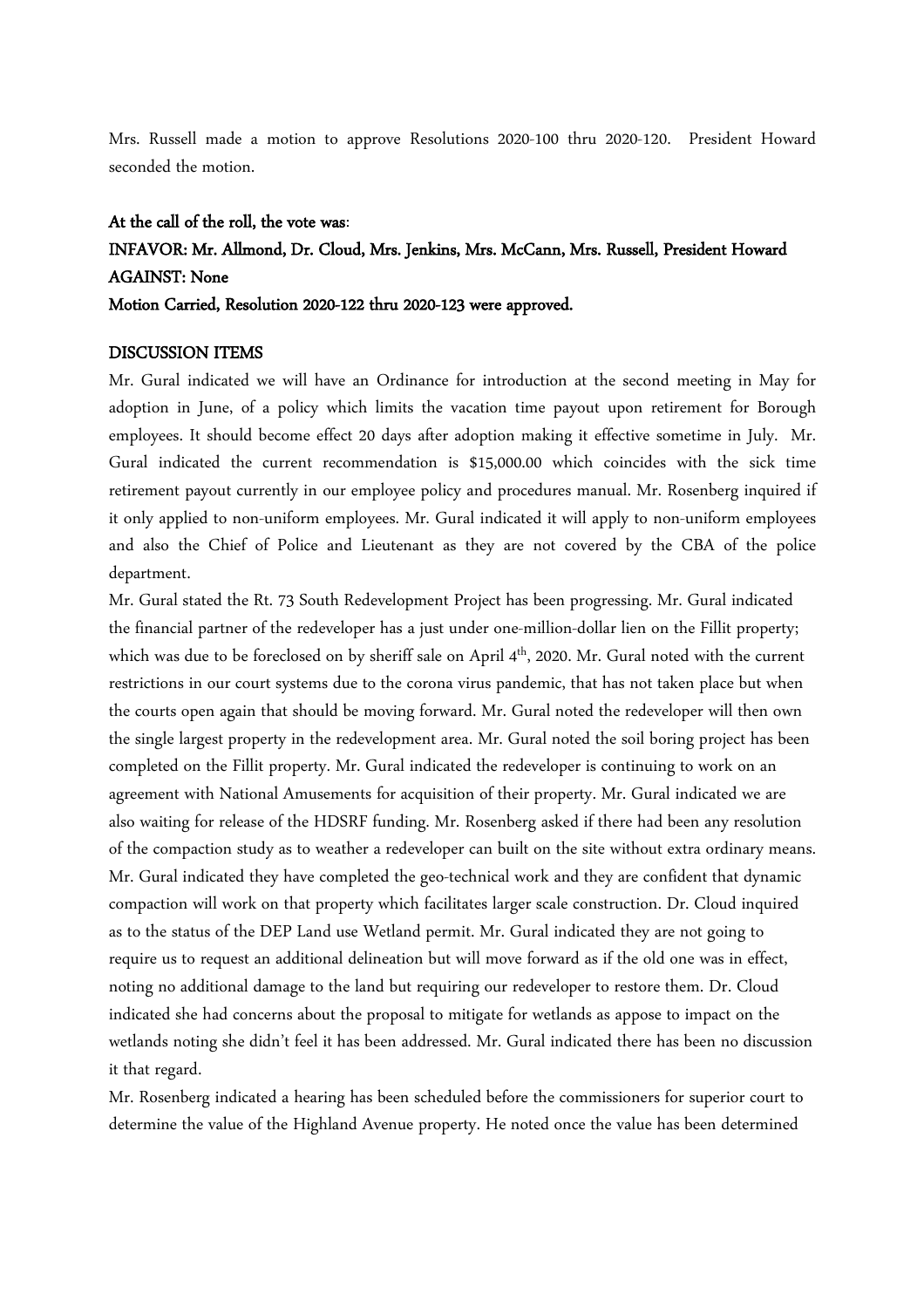the redeveloper would have to pay that value. Mr. Rosenberg indicated the hearing has been scheduled for May  $13^{\text{th}}$ , 2020.

#### ADMINISTRATOR'S REPORT

Mr. Gural indicated due dates for taxes are determined by the statues. Mr. Gural indicated the Governor signed an executive order extending the grace period for  $2<sup>nd</sup>$  quarter taxes to June 1, 2020, which we adopted a resolution earlier this evening to also adopt. Mr. Gural noted although the grace period had been extended for our residents; the taxes to the county will still have to be paid on May 15<sup>th</sup>, 2020 whether collected or not. Mr. Gural stated an extension was requested to allow that payment to be made on June 15<sup>th</sup>, 2020 instead of May 15<sup>th</sup>, 2020 but there had been no response from the county regarding doing so. Mr. Gural indicate the potential reduction in interest for  $3^{rd}$  Quarter Taxes will need to be discussed, however he does not recommend we do so as many financial institutions take advantage of it.

#### MAYOR AND COUNCIL COMMENTS

Mrs. Russell had no comment.

Mrs. McCann indicated the Governor closed the schools today until June 30<sup>th</sup>, 2020. Mrs. McCann indicated she hopes everyone is sticking together and getting thru it. She noted she was especially sad for the 2020 Class seniors and hope everyone would be supportive of them thru this difficult time.

Dr. Cloud indicated there are also cases of corona virus which have not been confirmed so everyone needs to stay home and practice social distancing. Dr. Cloud asked how many seniors are in the graduating class. Mayor Tait indicated 68.

Mrs. Jenkins indicated additional thought needs to be given to extending the grace period for third quarter tax payment.

Mr. Allmond had no comment.

President Howard indicated he too is concerned about the 2020 Senior Class and hoped everyone would be supportive of them and show them some love. He noted he had reached out to the school to get some understanding as to how they intended to handle scholarships for graduating seniors. President Howard noted Virtua will be holding another food pantry tomorrow at 12:30 in front of the community center for families with school aged children.

Mayor Tait indicated she spoke with Mr. McBride regarding the food pantry for the families of school aged children. He indicated he would like to know if any other opportunities arise to help those families and would help disburse information if need be. Mayor Tait also noted the school is honoring to the senior class of 2020 by turning the lights on in the stadium for 20 minutes at 8:20 (military time 20:20). Mayor Tait indicated they do not want anyone to come to the stadium just the honk horns bang pots from their homes at that time. Mayor Tait asked everyone to complete the 2020 Census. Mayor Tait indicated that the Borough currently has 29 confirmed cases of the corona virus and urged